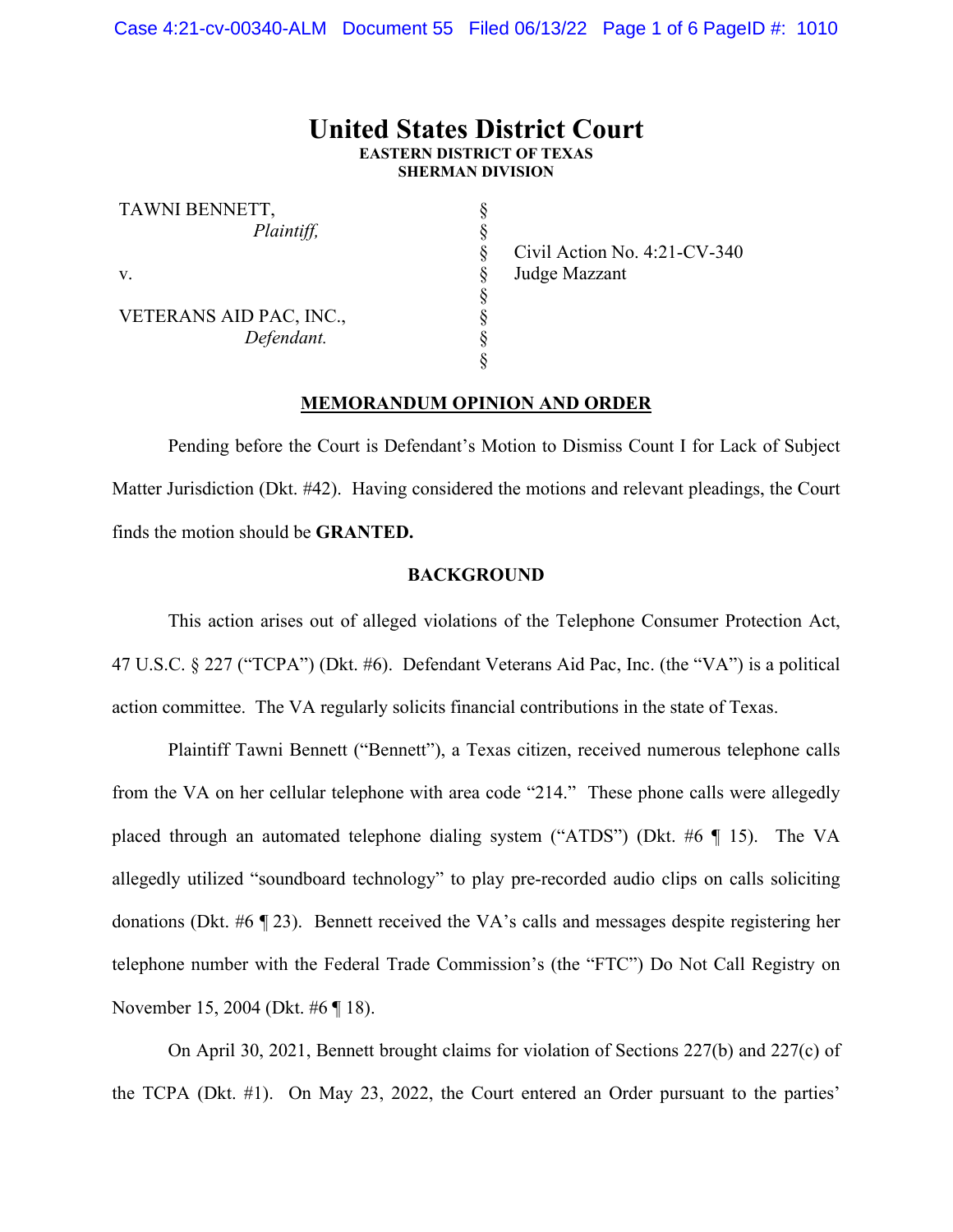competing motions for summary judgment (Dkt. ##30, 34) dismissing Bennett's claims under Section 227(c) of the TCPA (Dkt. #44). Bennett's only remaining claim is for violation of section 227(b) based on four phone calls received from January 2020 through March 2020.

On May 11, 2022, the VA moved to dismiss Bennett's claim for lack of subject matter jurisdiction (Dkt. #42). Bennett responded on May 25, 2022 (Dkt. #6). The VA replied on May 28, 2022 (Dkt. #48).

### **LEGAL STANDARD**

"'Federal courts are courts of limited jurisdiction,' possessing 'only that power authorized by Constitution and statute.'" *Xitronix Corp. v. KLA-Tencor Corp.*, 916 F.3d 429, 435 (5th Cir. 2019) (quoting *Kokkonen v. Guardian Life Ins. Co. of Am.*, 511 U.S. 375, 377 (1994)); *see* 13 CHARLES ALAN WRIGHT ET AL., FEDERAL PRACTICE AND PROCEDURE § 3522 (3d ed.) ("A federal court's entertaining a case that is not within its subject matter jurisdiction is no mere technical violation; it is nothing less than an unconstitutional usurpation of state judicial power."). Absent subject matter jurisdiction, federal courts are without authority to act. *Lower Colo. River Auth. v. Papalote Creek II, L.L.C.*, 858 F.3d 916, 927 (5th Cir. 2017). And while "[c]ourts have an independent obligation to determine whether subject-matter jurisdiction exists," *Hertz Corp. v. Friend*, 559 U.S. 77, 94 (2010) (citing *Arbaugh v. Y&H Corp.*, 546 U.S. 500, 514 (2006)), parties may challenge the constitutional or statutory subject-matter jurisdiction of a federal court under Federal Rule of Civil Procedure 12(b)(1), *Kumar v. Frisco Indep. Sch. Dist.*, 443 F. Supp. 3d 771, 777 (E.D. Tex. 2020). *See* FED. R. CIV. P. 12(b)(1), (h)(3). If a 12(b)(1) analysis indicates that a court lacks subject-matter jurisdiction, then the case must be dismissed without prejudice. *Mitchell v. Bailey*, 982 F.3d 937, 944 (5th Cir. 2020).

In considering a 12(b)(1) motion, courts may examine "any of the following: '(1) the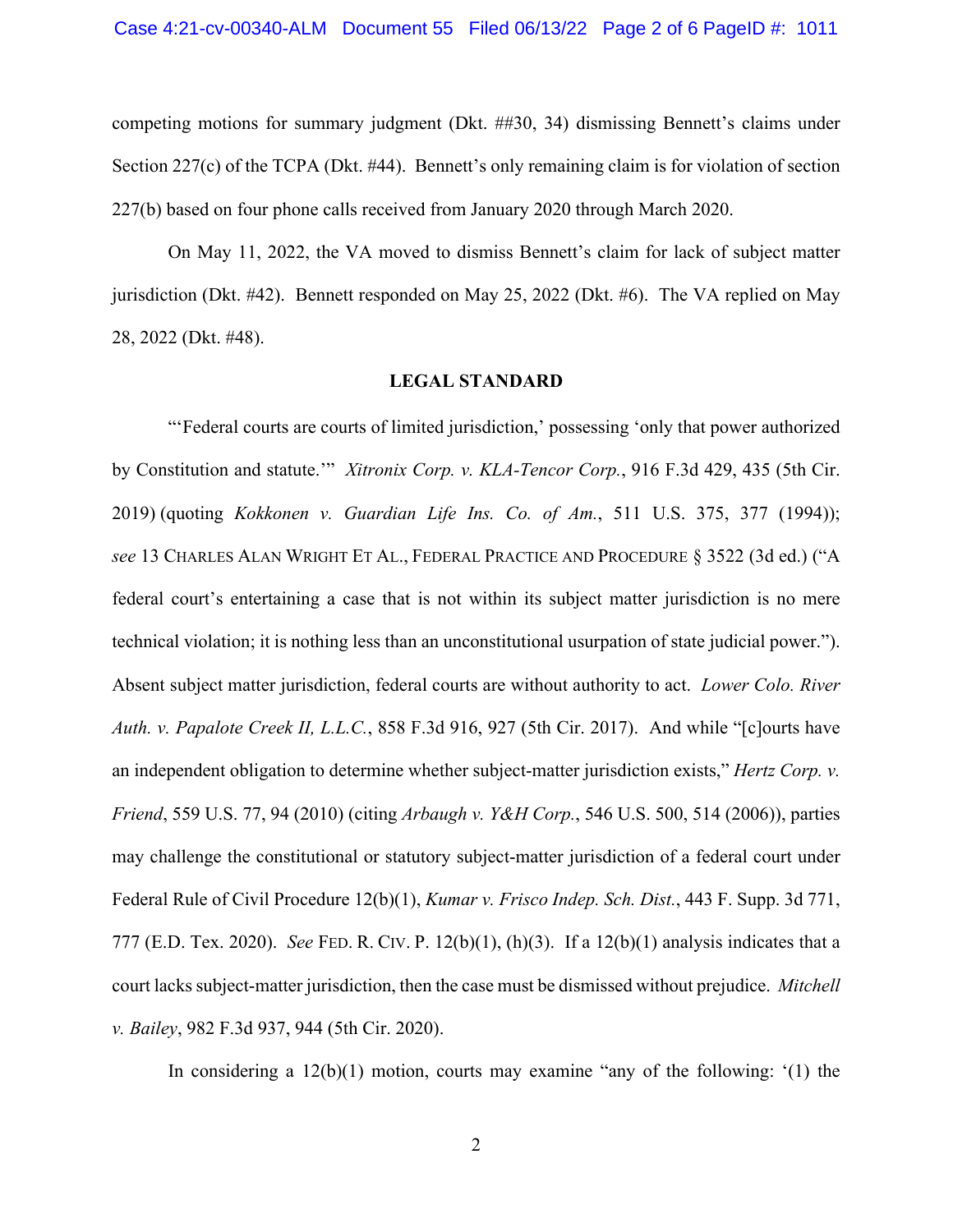complaint alone; (2) the complaint supplemented by the undisputed facts evidenced in the record; or (3) the complaint supplemented by undisputed facts plus the court's resolution of disputed facts.'" *Lane v. Halliburton*, 529 F.3d 548, 557 (5th Cir. 2008) (quoting *Barrera-Montenegro v. United States*, 74 F.3d 657, 659 (5th Cir. 1996)). Courts "accept as true all well-pleaded allegations set forth in the complaint and construe those allegations in the light most favorable to the plaintiff." *Earl v. Boeing Co.*, No. 4:19-CV-00507, 2020 WL 759385, at \*2 (E.D. Tex. Feb. 14, 2020) (citing *Truman v. United States*, 26 F.3d 592, 594 (5th Cir. 1994)). Once a defendant moves for dismissal under  $12(b)(1)$ , "the party asserting jurisdiction" bears "[t]he burden of proving subject matter jurisdiction" "by a preponderance of the evidence." *In re S. Recycling*, *L.L.C.*, 982 F.3d 374, 379 (5th Cir. 2020); *Morris v. Thompson*, 852 F.3d 416, 419 (5th Cir. 2017) ("The party asserting jurisdiction 'constantly bears the burden of proof that jurisdiction does in fact exist.'" (quoting *Ramming v. United States*, 281 F.3d 158, 161 (5th Cir. 2001))). "Yet that is no high bar: 'It is extremely difficult to dismiss a claim for lack of subject matter jurisdiction.'" *Outlaw Lab., LP v. Shenoor Enter., Inc.*, 371 F. Supp. 3d 355, 360 (N.D. Tex. 2019) (cleaned up) (quoting *Santerre v. Agip Petrol. Co.*, 45 F. Supp. 2d 558, 566 (S.D. Tex. 1999)).

#### **ANALYSIS**

The VA argues Bennett's remaining claim for violation of Section 227(b) should be dismissed as a matter of law because the purportedly unlawful phone calls she relies on all occurred after Congress enacted the government-debt collection exception to the so-called "robocall ban" and prior to the Supreme Court's decision in *Barr v. Am. Assoc. of Political Consultants, Inc.*, 140 S.Ct. 2335, 2346 (2020) ("*AACP*"). Bennett argues despite the Supreme Court's decision in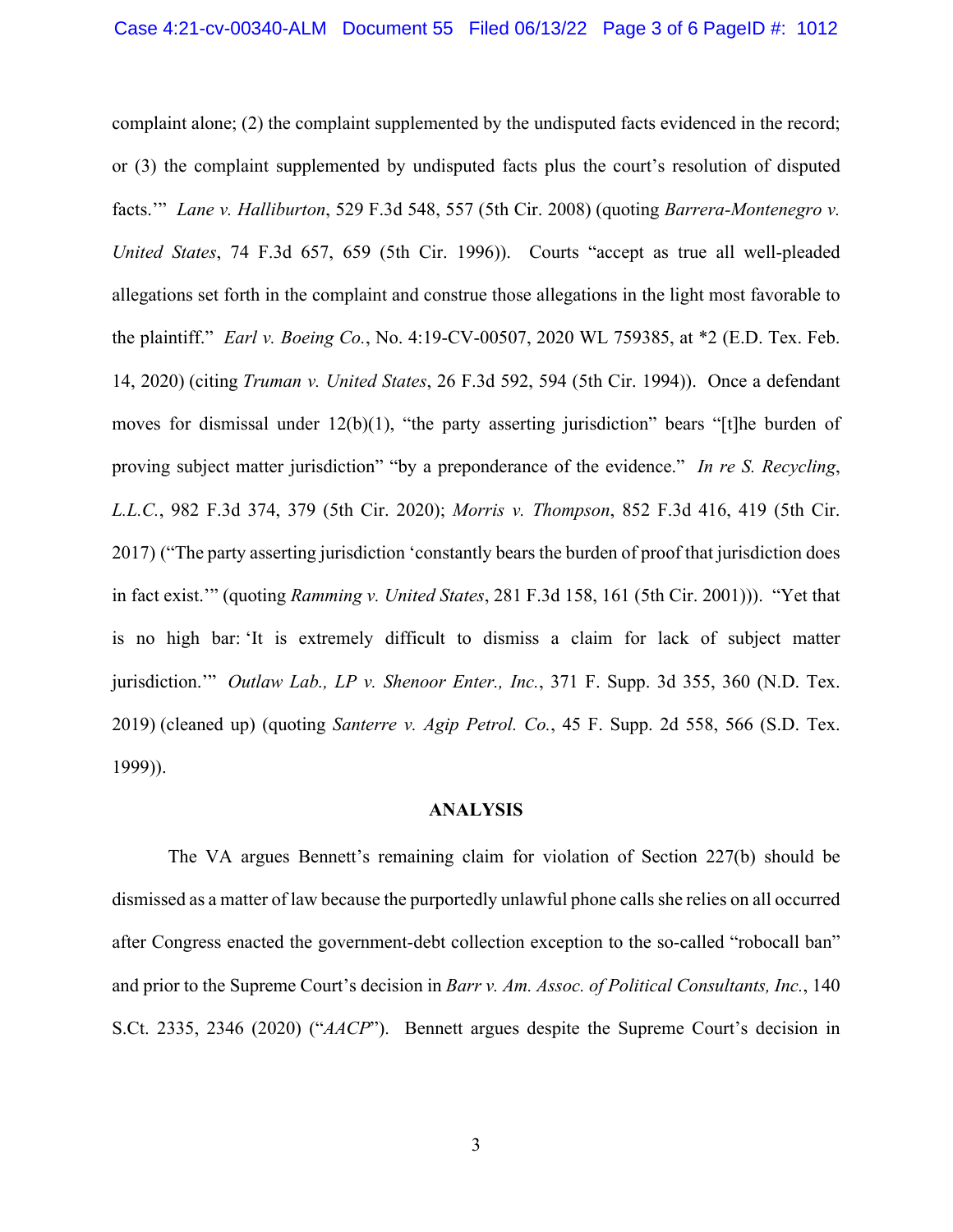*AACP*, this Court retains subject matter jurisdiction.<sup>[1](#page-3-0)</sup> Specifically, Bennett argues an "overwhelming majority" of district courts have concluded  $\S 227(b)$  is retroactively enforceable (Dkt. #46 at p. 7). The Court begins with a brief background on the history of the TCPA leading to the Supreme Court's decision in *AACP*.

Congress enacted the TCPA in 1991. The provision in question originally read: It shall be unlawful for any person within the United States, or any person outside the United States if the recipient is within the United States to make any call (other than a call made for emergency purposes or made with the prior express consent of the called party) using any automatic telephone dialing system or an artificial or prerecorded voice to any telephone number assigned to a paging service, cellular telephone service, specialized mobile radio service, or other radio common carrier service, or any service for which the called party is charged for the call.

47 U.S.C. § 227(b)(1)(A)(iii). Congress never amended this language until 2015, when it added the government debt exception. Congress added the exception the end of the existing provision, which reads: "unless such call is made solely to collect a debt owed to or guaranteed by the United States." *Id*.

On July 6, 2020, the Supreme Court held in *AAPC* that the government debt exception was a content-based restriction unable to withstand strict scrutiny, thereby violating the First Amendment. 140 S. Ct. at 2347. The Supreme Court then concluded that the proper course of action to remedy this constitutional violation was to sever the government-debt exception from the rest of the statute. *Id*. at 2343–44.

Bennett relies on calls from January to March of 2020 to support her claim for violation for Section 227(b). The parties disagree what the decision in *AACP* means for

<span id="page-3-0"></span> $<sup>1</sup>$  Bennett first responds that this motion is untimely. While the current motion was filed after the Court's deadline for</sup> dispositive motions (*See* Dkt. #22), an objection to subject matter jurisdiction may be raised at any time. FED. R. CIV. P. 12(h)(3). *See United States v. Scruggs*, 691 F.3d 660, 666 (5<sup>th</sup> Cir. 2012) ("[A] challenge to the court's subject matter jurisdiction over a case may be raised at any time because it goes to the court's very power to hear the case."). Moreover, for each and every case or controversy, it is incumbent upon the Court to police its subject matter jurisdiction vigilantly because "district courts may not exercise jurisdiction absent a statutory basis." *Exxon Mobil Corp. v. Allapattah Servs., Inc.*, 545 U.S. 546, 552 (2005). Thus, Bennett's procedural arguments are without merit.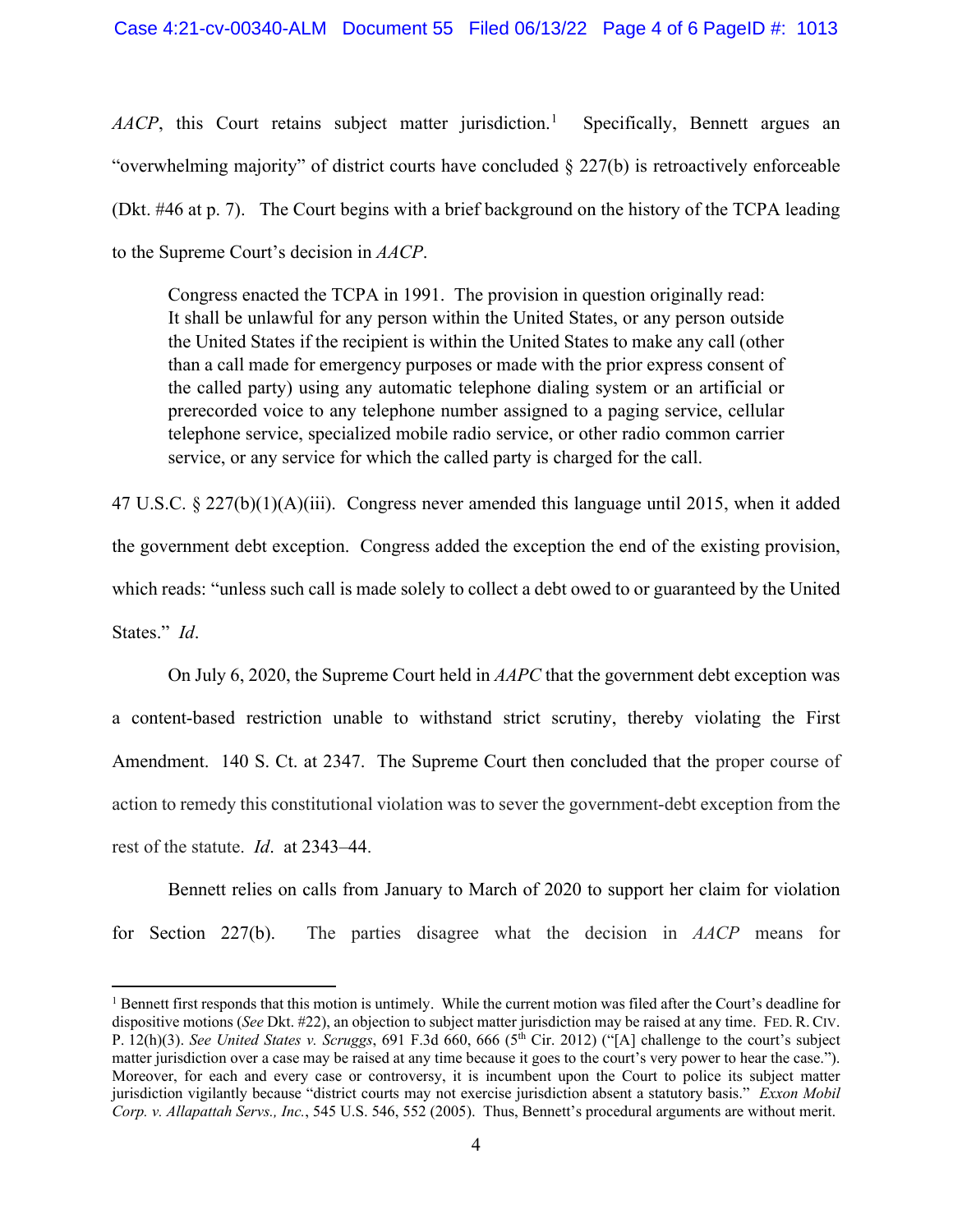Section  $227(b)(1)(A)(iii)$  violations unrelated to the government-debt exception that allegedly occurred during the exception's existence. On the one hand, the VA contends that it necessarily could not have violated an unconstitutional statute, nor can the court provide a remedy for violation of an unconstitutional statute. The VA's argument is rooted in the proposition that the holding in *AAPC* rendered Section 227(b)(1)(A)(iii) wholly ineffective between the enactment of the 2015 amendment and the Supreme Court's decision in 2020. On the other hand, Bennett argues the Court should retroactively enforce Section 227(b) while treating the government-debt exception as though it were never law. While Bennett may have sound legal support for its position, the Court has already addressed this issue in *Cunningham v. Matrix Fin. Servs.*, 531 F. Supp. 3d 1164 (E.D. Tex. 2021).

In *Cunningham*, the plaintiff sought damages for alleged violations of Section 227(b)(1)(A)(iii) based on calls which occurred after Congress amended the statute and before the Supreme Court issued its decision in *AACP*. 531 F. Supp. 3d at 1167. The plaintiff in Cunningham advanced the same argument Bennett now proposes. *Id.* at 1172 ("Cunningham disagrees, arguing that because 'the legal effect of severing the government-debt exception is retroactive,' the Court retains subject matter jurisdiction over his claims."). The court rejected any argument that Section 227(b) was retroactively enforceable. Instead, the Court held Section  $227(b)(1)(A)(iii)$  was "unconstitutional from the moment Congress enacted the government-debt exception until the Supreme Court handed down its decision in *AAPC*." *Id.*  1180–81. As a result, the Court held, "during that stretch of time, § 227(b)(1)(A)(iii) had no legal effect." *Id.* at 1181 (citing *Ex parte Royall*, 117 U.S. 241, 248 (1886)). There have been no developments in the law that would persuade the Court to deviate from its prior ruling.

Because the Section  $227(b)(1)(A)(iii)$  violations Bennett alleges occurred months prior to